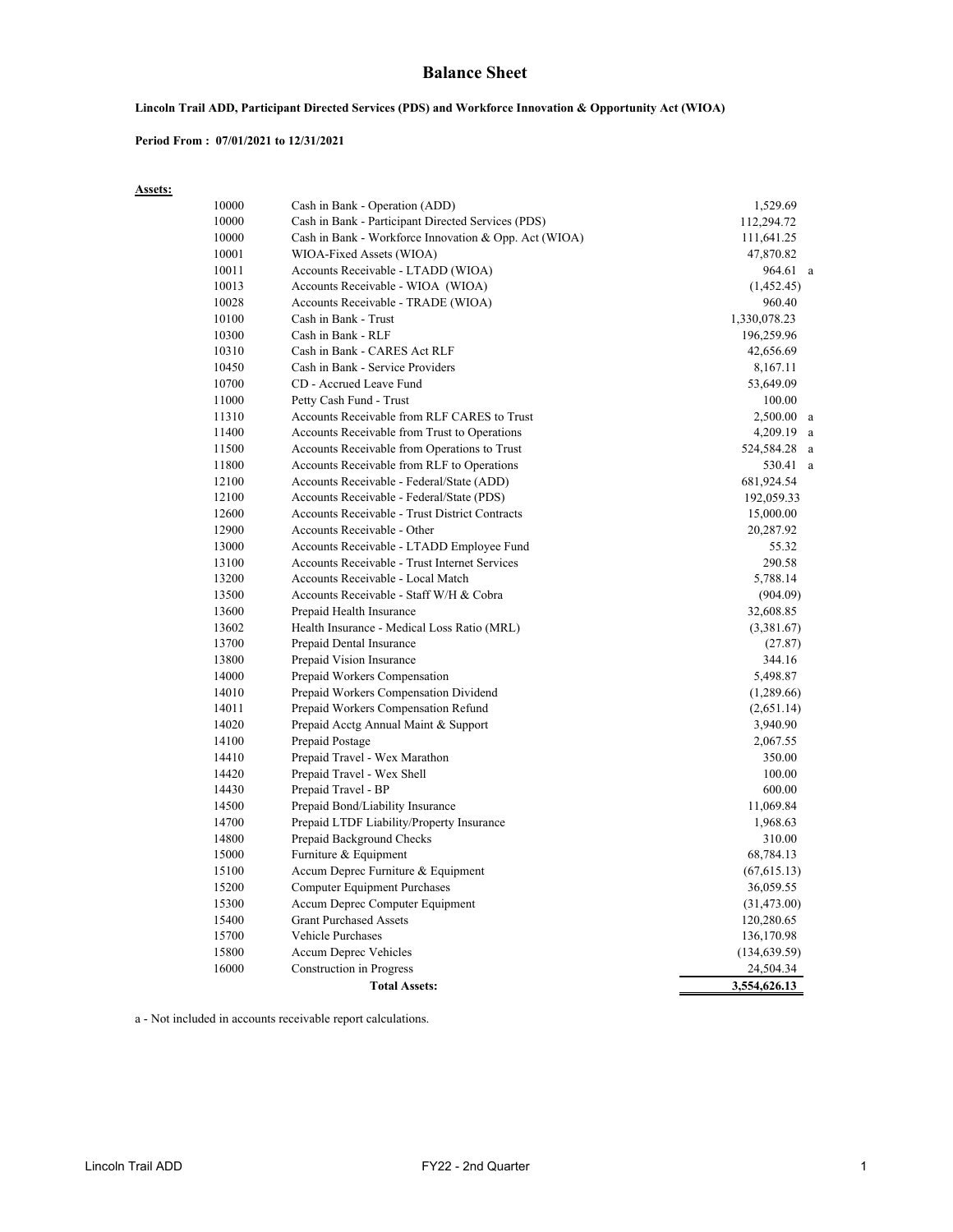# **Balance Sheet, Continued**

### **Liabilities:**

| 20000 | Accounts Payable (ADD)                            | 224,016.72   |  |  |  |  |
|-------|---------------------------------------------------|--------------|--|--|--|--|
| 20000 | Accounts Payable (WIOA)                           | 107,729.00   |  |  |  |  |
| 20001 | Accounts Payable - DAIL for Client Advances (PDS) | 197,503.86   |  |  |  |  |
| 20002 | Accounts Payable - DAIL for Overpayment (PDS)     | 21,641.06    |  |  |  |  |
| 20006 | Client Liability Balances Uncollected by HP (PDS) | 2,599.46     |  |  |  |  |
| 20007 | Accounts Payable - DAIL Penalties (PDS)           | 2,661.21     |  |  |  |  |
| 20009 | IRS Refunds Due to Grantor $\omega$ 6/30/17 (PDS) | 1,188.83     |  |  |  |  |
| 20010 | Unemployment Adj. Due to Grantor @ 6/30/17 (PDS)  | 2,431.77     |  |  |  |  |
| 20041 | Funds Due to Grantor (WIOA)                       | 2,934.81     |  |  |  |  |
| 20052 | Unapplied Equipment Proceeds (WIOA)               | 1,450.00     |  |  |  |  |
| 20200 | Accounts Payable - LTADD Financial Admin (PDS)    | 4,600.00     |  |  |  |  |
| 20250 | Accounts Payable - LTADD Traditional (PDS)        | 4,700.00     |  |  |  |  |
| 20300 | Accounts Payable - LTADD Support Broker (PDS)     | 55,415.00    |  |  |  |  |
| 20501 | 941X Refund/Payable (PDS)                         | 1,386.00     |  |  |  |  |
| 20700 | KY Taxes Payable                                  | 2,299.73     |  |  |  |  |
| 20800 | City Taxes Payable                                | 3,847.08     |  |  |  |  |
| 20900 | Medical Insurance Withholding (W/H) Payable (ADD) | (2,863.69)   |  |  |  |  |
| 21000 | Colonial Insurance W/H Payable                    | (506.47)     |  |  |  |  |
| 21200 | CERS Retirement W/H Payable                       | (198.44)     |  |  |  |  |
| 21200 | Accounts Payable - Unemployment (PDS)             | 3,534.33     |  |  |  |  |
| 21210 | KLC Unemployment Comp Payable                     | 85.12        |  |  |  |  |
| 21300 | COBRA Premium Payable                             | (1,126.77)   |  |  |  |  |
| 21600 | Dental Insurance W/H Payable                      | (163.30)     |  |  |  |  |
| 21700 | Vision Insurance W/H Payable                      | (31.88)      |  |  |  |  |
| 22100 | Accounts Payable to WIOA from Operations          | 964.61 b     |  |  |  |  |
| 22200 | Accounts Payable to Operations from Trust         | 4,209.19 b   |  |  |  |  |
| 22310 | Accounts Payable to Trust from RLF CARES          | 2,500.00 b   |  |  |  |  |
| 22400 | Accounts Payable to Operations from RLF           | 530.41 b     |  |  |  |  |
| 22500 | Accounts Payable to Trust from Operations         | 524,584.28 b |  |  |  |  |
| 22830 | Accounts Payable to KACo                          | 419.37       |  |  |  |  |
| 23000 | Accrued Wages Payable (ADD)                       | 69,764.56    |  |  |  |  |
| 23100 | Accrued Vacation Liability (ADD)                  | 96,546.86    |  |  |  |  |
| 23400 | Accrued Expenses Other                            | 2,842.75     |  |  |  |  |
| 23500 | Accrued FICA/MC (ADD)                             | 5,089.30     |  |  |  |  |
| 23600 | <b>Accrued CERS Retirement</b>                    | 45,052.92    |  |  |  |  |
| 23900 | Accrued Audit                                     | 35,010.00    |  |  |  |  |
| 23901 | Accrued Auditor of Public Accounts Audit/Review   | 1,000.00     |  |  |  |  |
| 25000 | Deferred Revenue (PDS)                            | 4,392.80     |  |  |  |  |
| 25011 | Def Rev - ADF Funds for Haz Mit Match             |              |  |  |  |  |
| 25062 | Def Rev - Washington Co. Match                    | 823.93       |  |  |  |  |
| 26000 | Funds due to Grantor - Operations                 | 11,651.72    |  |  |  |  |
|       | <b>Total Liabilities:</b>                         | 1,451,743.53 |  |  |  |  |

b - Not included in liability report calculations.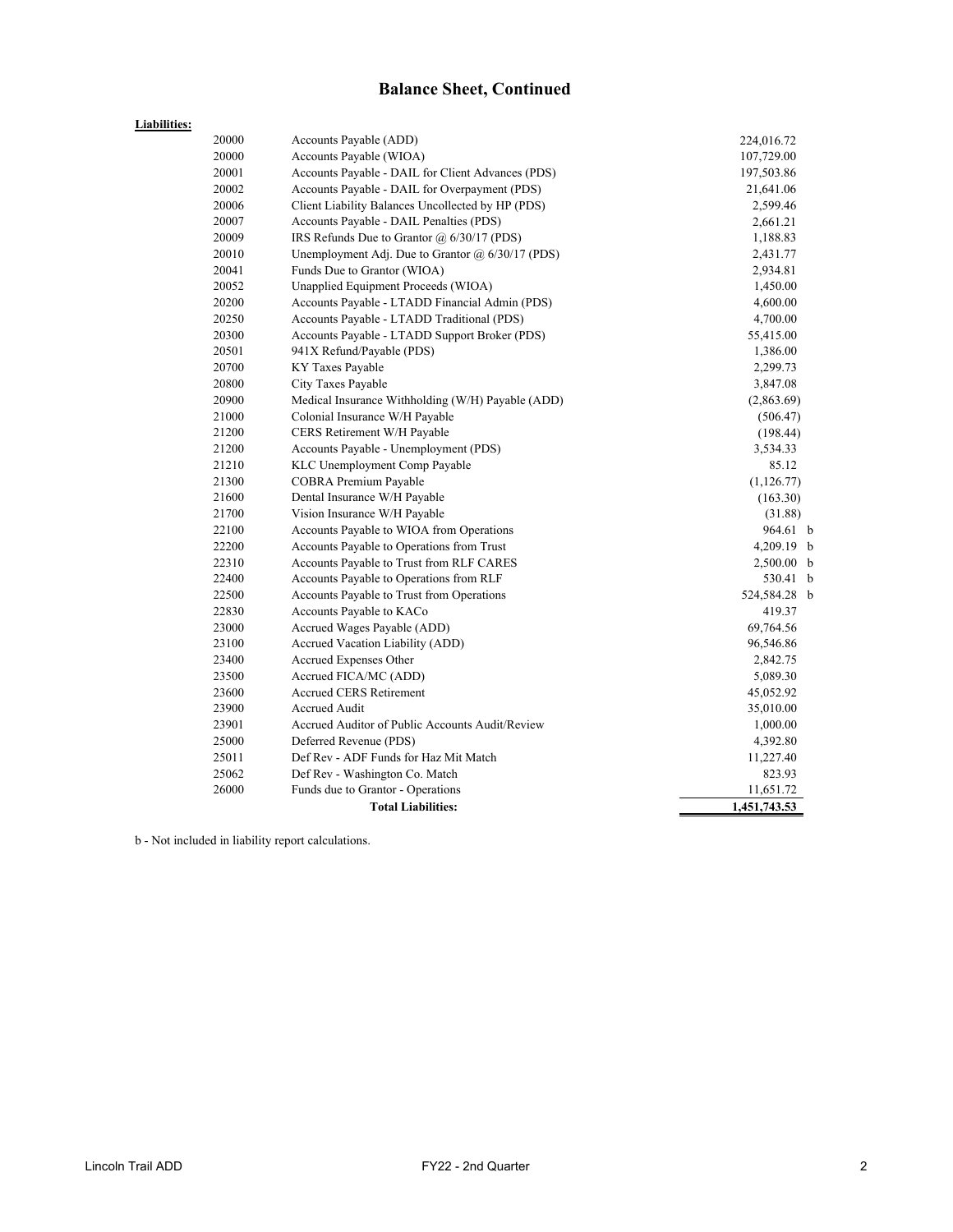# **Balance Sheet, Continued**

|       | Net Difference to be Reconciled - Annual Leave Adjustment | 8,723.88      |
|-------|-----------------------------------------------------------|---------------|
|       | <b>Total Liabilities and Projects</b>                     | 3,545,902.25  |
|       |                                                           |               |
|       | <b>Total Projects</b>                                     | 2,094,158.72  |
| 39630 | Fund Balance - RLF Admin Unrestricted                     | 1,232.12      |
| 39620 | Fund Balance - Trust General Fund                         | 1,812,152.85  |
| 39600 | Invested in Fixed Assets                                  | 120,280.65    |
| 39000 | <b>Operational Cost Pool</b>                              | (0.48)        |
| 38001 | <b>EDA CARES Act RLF</b>                                  | 40,156.69     |
| 38000 | RLF - EDA                                                 | 194,497.43    |
| 36800 | Internet Service DC                                       | 489.22        |
| 35940 | City of Brandenburg KIA-TDF DC                            | (3,299.74)    |
| 35726 | Hodgenville SRF - Sewer Phase II SX21123017               | (4,172.99)    |
| 35725 | Hodgenville SRF - South Lincoln WX21123008                | 23.99         |
| 35724 | Hodgenville SRF - Phase 1a WX21123017                     | (1,111.38)    |
| 35722 | City of Hodgenville - SRF                                 | (9,013.18)    |
| 35440 | Leitchfield/Grayson Co IDC RF                             | (103.46)      |
| 35415 | City of Springfield Comp Plan/Zoning Ordinance            | (106.85)      |
| 35382 | City of Muldraugh CDBG #20-029                            | (4,638.78)    |
| 35363 | City of Lebanon CDBG #20-011                              | 426.77        |
| 35331 | City of Caneyville CDBG #19-028                           | (6,883.15)    |
| 35321 | City of Bradfordsville CDBG #19-022                       | 5,077.03      |
| 35000 | Trust General Fund                                        | 71,901.79     |
| 33601 | Prescription Assistance Program (KPAP)                    | (9,490.04)    |
| 33495 | Service Providers & Elder Abuse Coalition                 | 8,167.11      |
| 33465 | Preferred Community Health Partners - PCHP                | (3,753.82)    |
| 33440 | Participation Directed Services (PDS)                     | (40, 163.10)  |
| 33332 | ADRC - Medicaid Federal Funding                           | 45,365.81     |
| 32550 | Title III - E Caregiver                                   | (719.68)      |
| 32001 | Workforce Innovation & Opportunity Act                    | (117, 129.84) |
| 30803 | FEMA Hazard Mitigation Grant                              | (0.10)        |
| 30221 | Kentucky Infrastructure Authority                         | (373.04)      |
| 30200 | <b>EDA RLF Administration</b>                             | 855.04        |
| 30100 | <b>KTC Regional Transportation</b>                        | (1,454.73)    |
| 30001 | WIA Fixed Assets (WIOA)                                   | 47,870.82     |
| 30000 | Joint Funding Agreement                                   | (51, 924.24)  |

**Projects**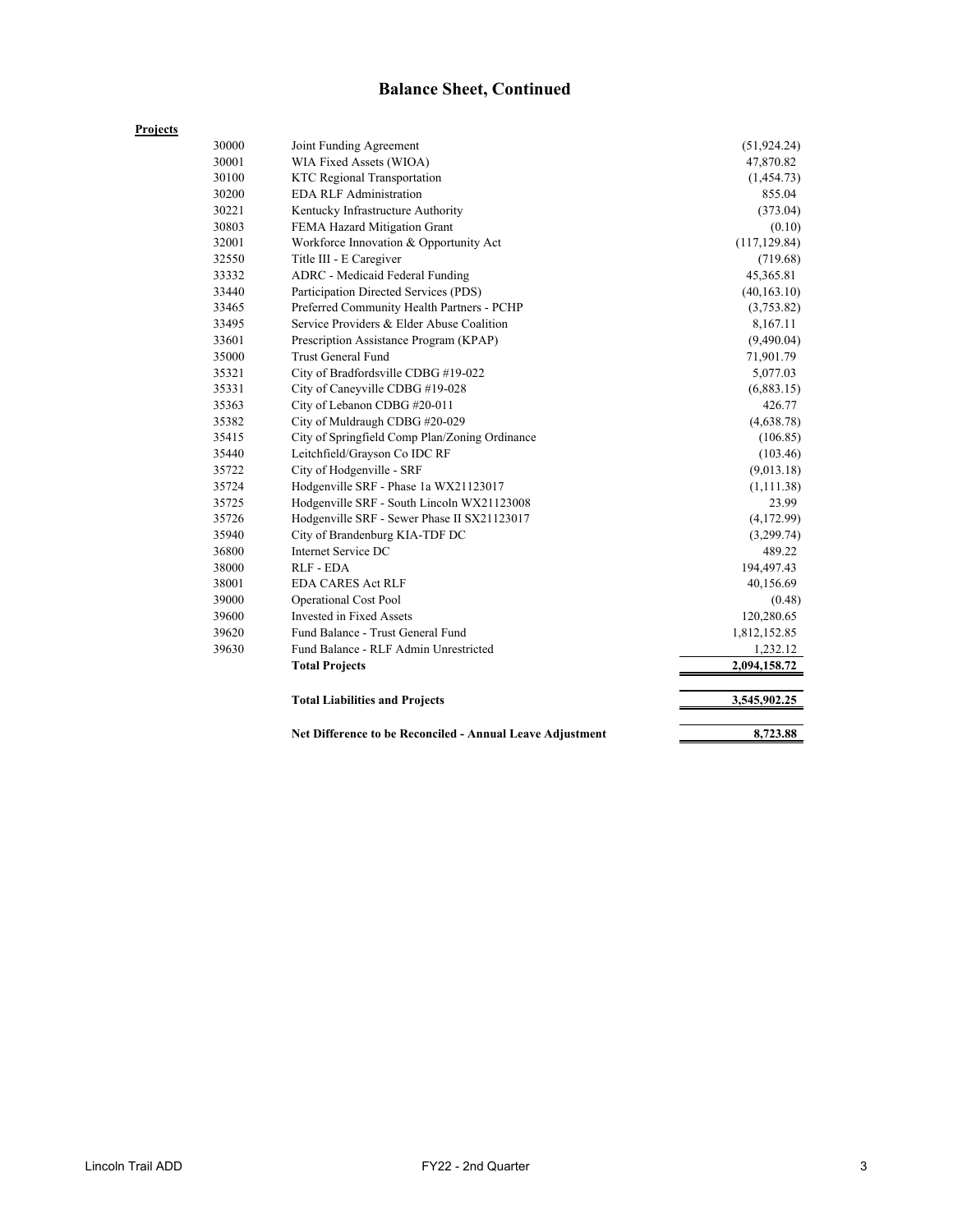### **Lincoln Trail Area Development District Budget (Proposed) to Expense Comparison Through 12/31/2021**

|                                                                 | <b>Ending</b> |                        | <b>Expenses</b> | (Over)/Under | % Expended     |                           |                             |     |
|-----------------------------------------------------------------|---------------|------------------------|-----------------|--------------|----------------|---------------------------|-----------------------------|-----|
| <b>Description</b>                                              | Date          | <b>Proposed Budget</b> | 12/31/2021      | Expended     | <b>To Date</b> | <b>Projected Year End</b> | Over/Under<br><b>Budget</b> |     |
| Joint Funding Agreement (JFA)                                   | 6/30/2022     | 200,855.06             | 109,836.49      | 91,018.57    | 54.68%         | 190,237.45                | 10,617.61                   |     |
| JFA CARES Act 22.5 Month Project                                | 6/30/2022     | 392,000.00             | 119,547.65      | 272,452.35   | 30.50%         | 143,870.03                | 248,129.97                  |     |
| Regional Transportation Planning                                | 6/30/2022     | 86,949.00              | 44,651.33       | 42,297.67    | 51.35%         | 92,227.55                 | $-5,278.55$                 |     |
| Metropolitan Planning Organization (MPO)                        | 6/30/2022     | 145,000.00             | 56,818.12       | 88,181.88    | 39.18%         | 107,604.82                | 37,395.18                   |     |
| MPO - East E-town Transportation Connectivity Study             | 10/31/2021    | 250,000.00             | 231,695.00      | 18,305.00    | 92.68%         | 231,695.00                | 18,305.00                   |     |
| Federal Transit Administration (FTA)                            | 6/30/2022     | 20,000.00              | 337.23          | 19,662.77    | 1.69%          | 387.09                    | 19,612.91                   |     |
| Local Road Updates - Centerline                                 | 6/17/2022     | 18,200.00              | 945.72          | 17,254.28    | 5.20%          | 1,491.00                  | 16,709.00                   |     |
| Economic Development Administration (EDA) - Revolving Loan      |               |                        |                 |              |                |                           |                             |     |
| Fund Administration (RLF)                                       | 6/30/2022     | 6,847.00               | 2,405.70        | 4,441.30     | 35.14%         | 3,483.18                  | 3,363.82                    | 8   |
| EDA CARES Act RLF Admin 2 Year Project                          | 6/30/2022     | 50,000.00              | 36,735.02       | 13,264.98    | 73.47%         | 38,656.46                 | 11,343.54                   |     |
| Kentucky Infrastructure Authority (KIA)                         | 6/30/2022     | 66,000.00              | 33,373.04       | 32,626.96    | 50.57%         | 77,593.82                 | $-11,593.82$                | 10  |
| DOD - Office of Local Defense Community Cooperation             | 1/31/2022     | 278,230.00             | 216,790.43      | 61,439.57    | 77.92%         | 218,658.51                | 59,571.49                   | 11  |
| FEMA Hazard Mitigation - 23 Month Project                       | 6/30/2022     | 180,892.00             | 75,173.95       | 105,718.05   | 41.56%         | 85,973.95                 | 94,918.05                   | 12  |
| <b>Community Development Totals</b>                             |               | 1,694,973.06           | 928,309.68      | 766,663.38   | 54.77%         | 1,191,878.86              |                             | 13  |
|                                                                 |               |                        |                 |              |                |                           |                             |     |
| Workforce Innovation & Opportunity Act -                        |               |                        |                 |              |                |                           |                             |     |
| Financial & Board Support - ADD Staff Costs                     | Various       | 462,980.00             | 226,045.97      | 236,934.03   | 48.82%         | 452,091.94                | 10,888.06                   | 14  |
| Workforce Innovation & Opportunity Act -                        |               |                        |                 |              |                |                           |                             |     |
| Case Management Costs & One Stop Operator                       | Various       | 736,866.77             | 235,287.06      | 501,579.71   | 31.93%         | 470,574.12                | 266,292.65                  | 15  |
| Workforce Innovation & Opportunity Act -                        |               |                        |                 |              |                |                           |                             |     |
| Outreach & Strategic Implementation                             | Various       | 200,520.00             | 84,953.98       | 115,566.02   | 42.37%         | 169,907.96                | 30,612.04                   | -16 |
| Workforce Innovation & Opportunity Act                          |               |                        |                 |              |                |                           |                             |     |
| <b>Direct Client Services</b>                                   | Various       | 145,591.00             | 71,169.01       | 74,421.99    | 48.88%         | 142,338.02                | 3,252.98                    | 17  |
| <b>Workforce Innovation &amp; Opportunity Act</b>               |               | 1,545,957.77           | 617,456.02      | 928,501.75   | 39.94%         | 1,234,912.04              |                             | 18  |
|                                                                 |               |                        |                 |              |                |                           |                             |     |
| Title III Aging Planning & Admin                                | 6/30/2022     | 238,373.14             | 96,387.21       | 141,985.93   | 40.44%         | 202,377.27                | 35,995.87                   | 19  |
| Title III-B Support Services                                    | 6/30/2022     | 637,599.38             | 197,668.95      | 439,930.43   | 31.00%         | 434,345.01                | 203,254.37                  | 20  |
| Title III-B Ombudsman                                           | 6/30/2022     | 27,501.00              | 13,750.50       | 13,750.50    | 50.00%         | 27,501.00                 | 0.00                        | 21  |
| Title III-C1 Congregate Meals                                   | 6/30/2022     | 515,076.36             | 307,987.45      | 207,088.91   | 59.79%         | 592,618.15                | $-152,805.83$               | 22  |
| Title III-C2 Home Delivered                                     | 6/30/2022     | 439,369.31             | 189,784.80      | 249,584.51   | 43.19%         | 411,228.00                | 28,141.31                   | 23  |
| Title III-D Preventive Health                                   | 6/30/2022     | 33,442.00              | 592.80          | 32,849.20    | 1.77%          | 592.80                    | 32,849.20                   | 24  |
| Title III-E Caregiver                                           | 6/30/2022     | 289,136.54             | 95,583.19       | 193,553.35   | 33.06%         | 193,852.27                | 95,284.27                   | 25  |
| Title VII Elder Abuse                                           | 6/30/2022     | 5,639.75               | 1,481.00        | 4,158.75     | 26.26%         | 2,975.30                  | 2,664.45                    | 26  |
| Title VII Ombudsman                                             | 6/30/2022     | 28,015.75              | 13,361.83       | 14,653.92    | 47.69%         | 18,213.25                 | 9,802.50                    | 27  |
| Nutrition Services Incentive Prog (NSIP)                        | 6/30/2022     | 65,141.00              | 54,453.05       | 10,687.95    | 83.59%         | 65,141.00                 | 0.00                        | 28  |
| Homecare Administration                                         | 6/30/2022     | 65,899.99              | 43,562.90       | 22,337.09    | 66.10%         | 79,033.88                 | $-13,133.89$                | 29  |
| Homecare Social Services - NWD, CDC, ADRC State                 | 6/30/2022     | 669,185.57             | 345,200.79      | 323,984.78   | 51.59%         | 681,583.29                | $-12,397.72$                | 30  |
| Homecare Home Delivered Meals                                   | 6/30/2022     | 196,826.40             | 101,872.80      | 94,953.60    | 51.76%         | 194,536.80                | 2,289.60                    | 31  |
| Centers for Medicare & Medical Services - State Heath Insurance |               |                        |                 |              |                |                           |                             |     |
| Program (SHIP)                                                  | 6/30/2022     | 34,919.00              | 17,642.38       | 17,276.62    | 50.52%         | 39,242.38                 | $-4,323.38$ 32              |     |